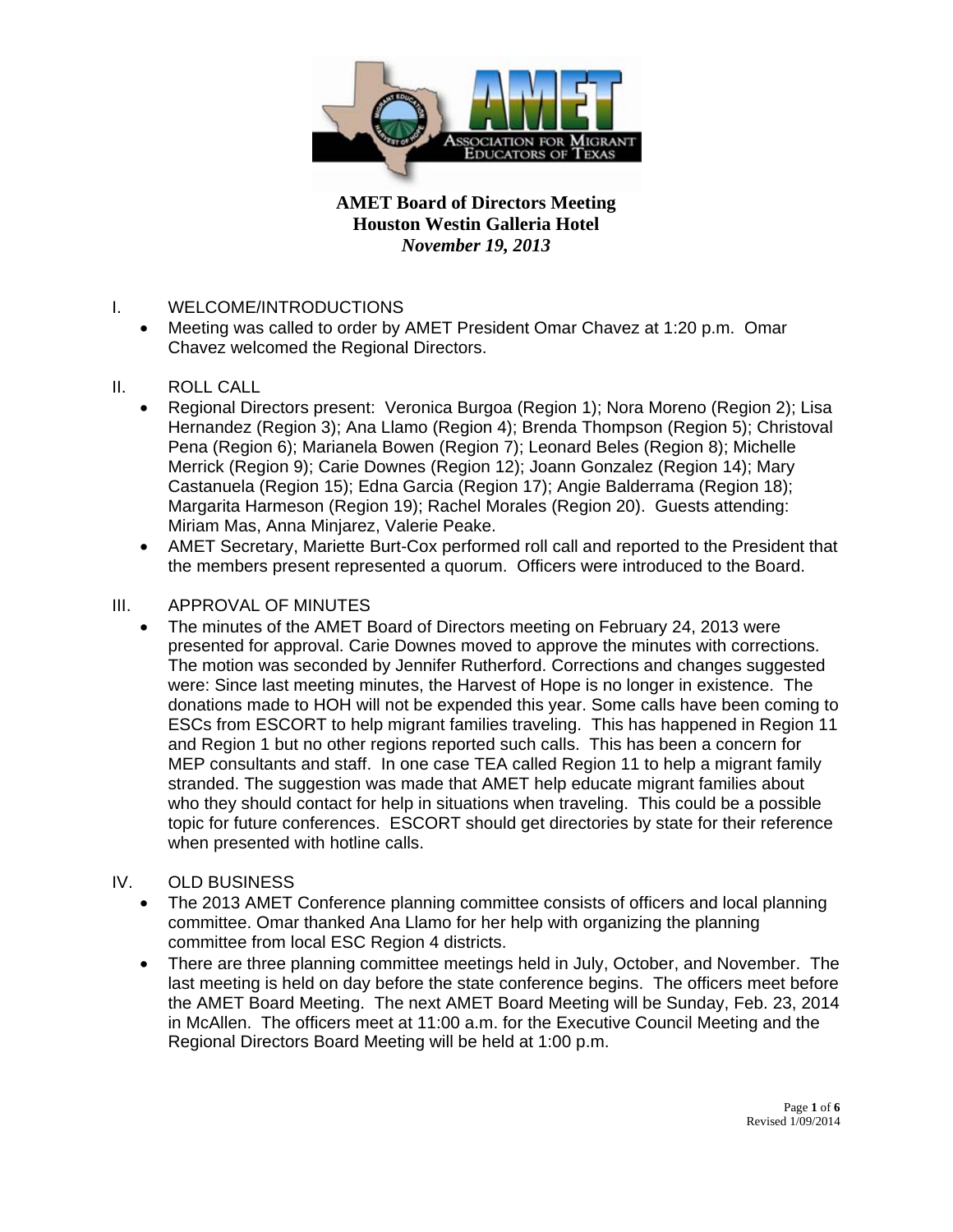

- AMET Registration fees were increased to \$350 this year based on average of other state conferences. A motion was made by Jennifer Rutherford to leave the conference fees at \$350 for the next state conference and was seconded by Carie Downes.
- Omar Chavez explained that the officer vacancies on the Executive Council were appointed by the AMET President. Recent appointments have been Idalia Ibanez, Vice President and Mariette Burt-Cox, Secretary.
- 2013 Conference attendance has become a pressing issue because attendance goes down when the conference location is out of the valley (S. Padre and McAllen). Conference counts for this current conference (including paid and unpaid) AMET has a little over 400 participant registrations. Officers looked into raising costs based on costs of food at the hotel. The standard hotel rules include hotel rooms and the cost of food. AMET officers are now overcautious about overbooking rooms because of the Corpus Christi experience.
- Regional directors should try to advocate for the conference with ESC and district supervisors. We need to consider where we need to be in a couple of years. Linda gave historical conference report of the number of registrants and amount of income from the following years:

| ັ<br>Year | Registrants            | Location       | Conf. Expenses | Profit   |
|-----------|------------------------|----------------|----------------|----------|
| 2009      | 503 registrations      | Corpus Christi | \$108,914      | \$41,502 |
| 2010      | 555 registrations      | S Padre        | \$86,827       | \$84,493 |
| 2011      | 495 registrations      | Corpus Christi | \$121,385      | \$38,681 |
| 2012      | 551 registrations (100 | S Padre        | \$81,092       | \$93,177 |
|           | Parents)               |                |                |          |

- One of the potential problems for this year's conference is that NASDME is having the National conference in San Antonio and felt that districts may be limiting participants to one migrant conference this year. In 2009 when conference was held in Corpus Christi, several factors may have contributed to the low attendance among them being held away from the valley and an influenza outbreak.
- The question was raised by Leonard Beles if data of parent participation was available for the years. Omar reported that we lose 50% of parents when leaving the valley.
- Another conflict that arises continually is that the state parent involvement conference is also held within this time period. Sigi recommended that we stay in the valley between McAllen and S Padre as a matter of course. We need to capitalize where we have the conferences in the south. Omar questioned Mike McCallum, founder of AMET about this when AMET was first formed. Mike stated that we have to go where we get the most people. It costs over \$90,000 to run this organization on a yearly basis. Omar stated that we have to keep some funds in reserve.
- Wade reported that ACET has tried to hold conferences in Lubbock and El Paso but it is too hard for the people to get there. Austin room rates are getting too high. AMET has to sign contracts 5 years in advance. We are booked through 2016.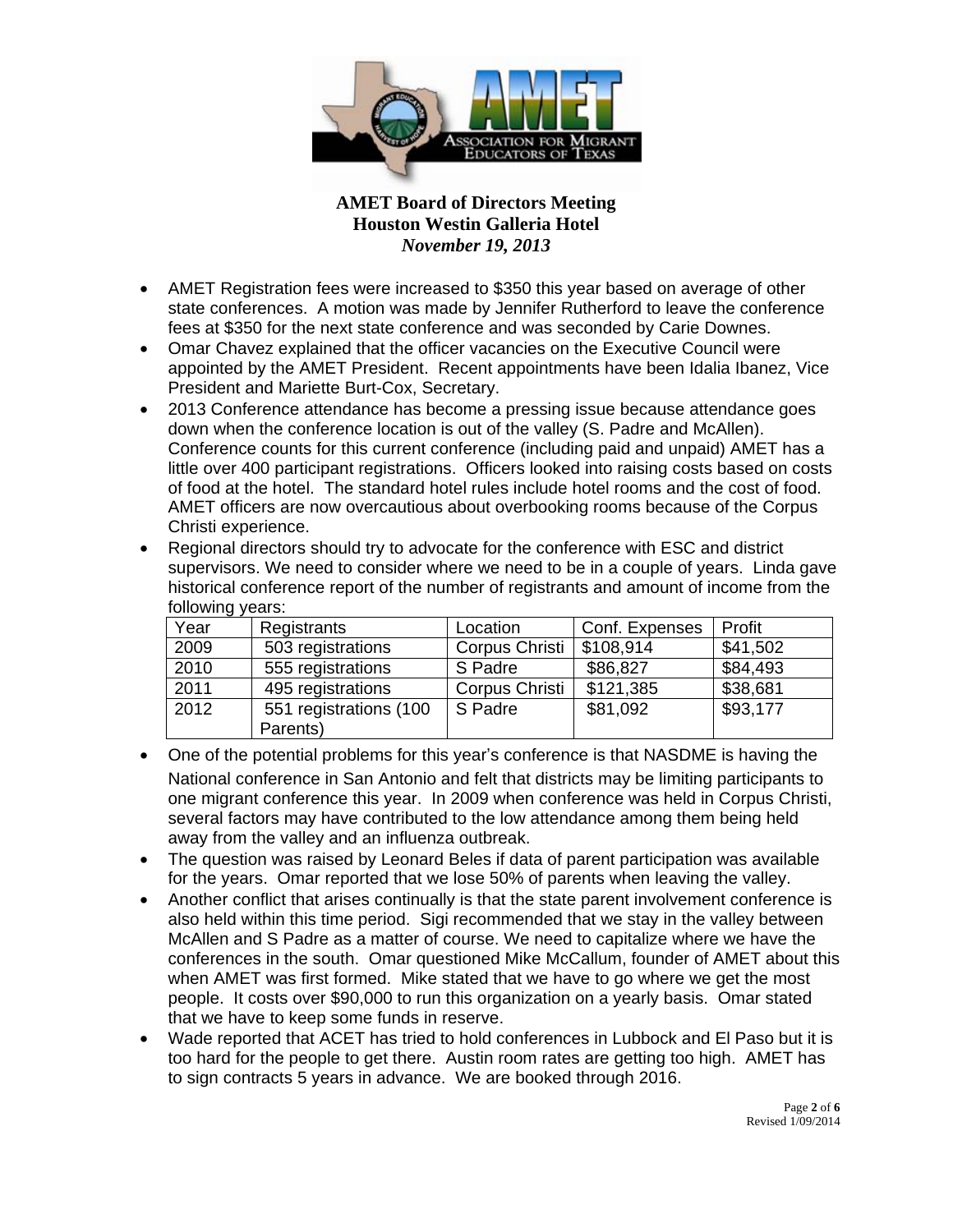

- Veronica suggested keeping the AMET conference in the valley since the migrant students of these regions represent the highest percentage of recipients of scholarships awarded. Omar reported that HEB did not contribute a scholarship this year after giving the past two years. One of the goals of AMET is to make more money to give student scholarships. AMET is continually looking for ways to make more money for scholarships. We also want to give good quality professional development in the area of Migrant Education. Last year's auction items brought in \$2,000.
- Wade passed around the budget that was created and approved in February. The conference spending is not final as the conference has not yet occurred. The exact amounts of revenue will be given at the February 23 Board Meeting.
- Rachel suggested that we should have the data by region for the funds generate by 2013 conference attendance. Wade reported that at one time in the valley we had 600 registrations and over 300 of them were from Region 1.
- The topic of having the conference in San Antonio was brought up. Sigi stated that San Antonio conferences do best (in revenue) when held at locations away from the Riverwalk. The AMET officers always take into consideration where our participants would like to go once they are there. Houston Galleria is an ideal location because of the mall setting.
- Linda Aranda talked about submittal of proposals by regions. AMET encourages proposals from each region. This year we are having 48 breakout sessions but not all ESC regions submitted proposals to present. The AMET By-Laws indicate that each region should have at least one proposal submitted.
- Tomas Yanez said there is a concern for the small regions having few staff members to provide all required activities and technical assistance required by the program. AMET needs to look for ways to help other regions/districts needing support. Linda again emphasized the need for AMET members to get someone on staff to present. She knows that ESCs know what great things are happening in small districts in their region.
- Carie Downes said the ESCs have trouble spending down the funds within federal guidelines and asked if it would it be acceptable to use grant funds to bring someone in to present. ESCs could bring someone such as the Federal Programs Director to present on related topics. Sigi said that the ESCs are allowed to use federal funds to bring someone from ESC to present. Linda said that they have a director from a district in her region presenting on bilingual program issues this year.
- Valerie Peake suggested that we can open the call for proposals earlier, even in the summer. Linda said that in the past we have never allowed vendors to present at breakout sessions but this year we allowed vendors to present based on district needs. There was a struggle to decide which vendors would honor our request to not promote or try to sell a product, thus to be allowed to present. The committee drafted a request about whether they are coming to present ideas or whether they are here just to sell their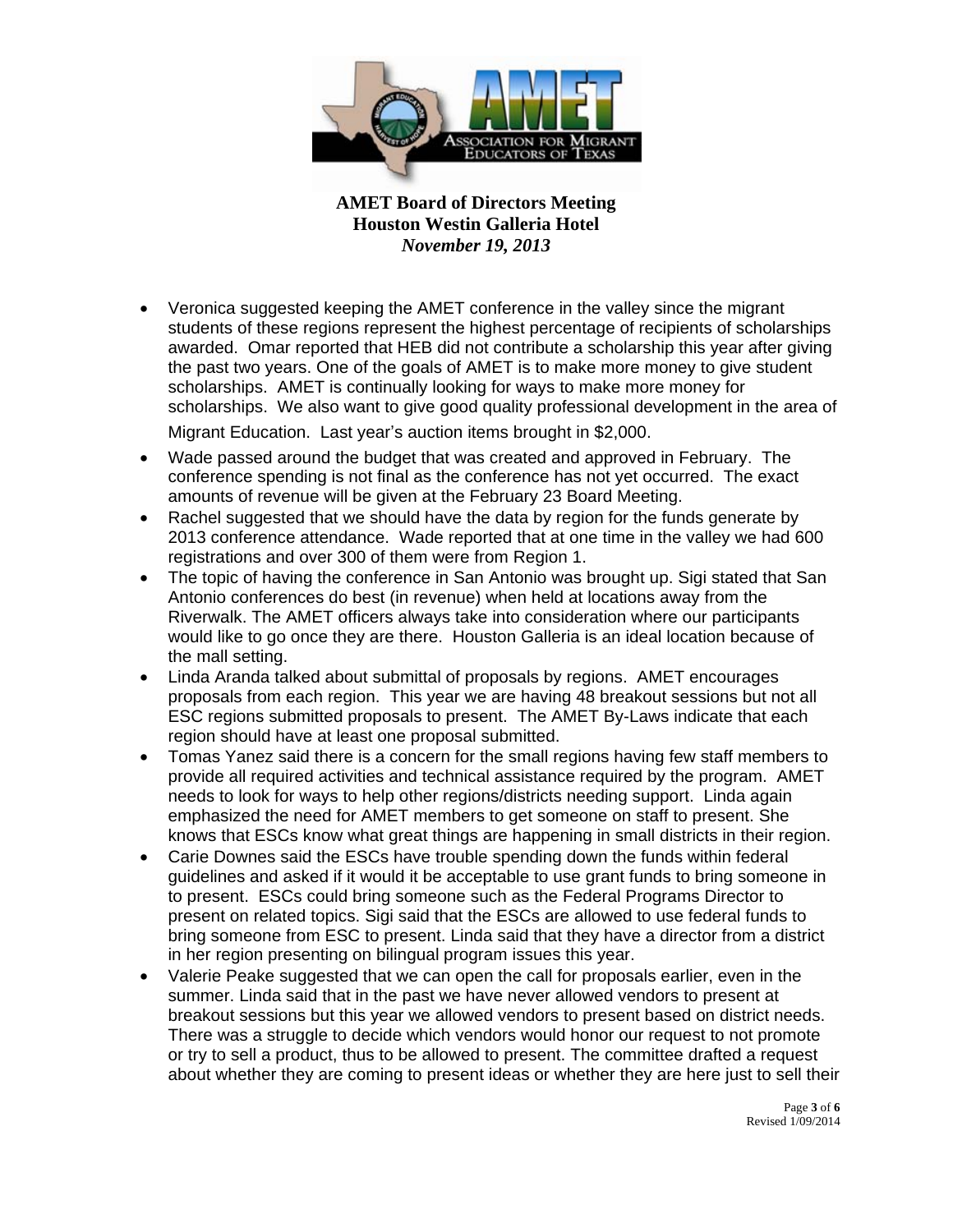

products. Facilitators need to give feedback on whether presenters are just trying to sell products. They should send information by email or wait until February board meeting. Idalia said that is the expectation that regional directors provide feedback to AMET organization. Omar emphasized that if a migrant program is using product and district wants to use with all students, they can't do that without supplanting. However, if the product is different from what district is already using supplanting is not an issue.

- Educate Online is a vendor that is sponsoring Thursday's dinner for AMET board. Respond to email from Educate Online to attend.
- Instructional Access Inc. is giving 2 laptops to migrant students. Margarita Harmeson said TEA did not approve their application for Instructional Access to do a workshop in their district. Sigi and Linda said that they did not have to have specific line approval for this kind of activity. A MEP district program can contract for services without getting specific approval.
- V. NEW BUSINESS
	- Elections being held on Friday are for odd numbered regional directors this year. Regional Directors may run for re-elections. Next year will be even numbered regions. Every region needs to have an alternate elected. Friday morning at 8:00 a.m. will be regional elections at the regional meetings. Make sure the feedback sheet gets turned in. The AMET website needs to add the alternates to the region. Currently not every region has an alternate. The alternate should fulfill the position until the next election. 8:00 - 8:30 will be regional meetings. 8:30 - 9:30 is the AMET assembly. The main topic of discussion should be to discuss the mission and vision of AMET. Discuss roles of regional director on back sheet of feedback form. Concerns for AMET should be discussed at this meeting. Table tents by region number will be on luncheon tables. A letter of support from the supervisor is needed to serve as an officer however the signature of the supervisor for regional directors has been done away with. The minutes from February (2013) discusses our role in AMET that we want to take to state for discussion. HB5 is good example that directly affects migrant students. Jennifer made a motion that the signature is optional and to leave the form as it is. Brenda seconded the motion. The vote was unanimously acceptance.
	- Vice President and Treasurer are also up for nominations. Idalia and Jennifer will be voted in at General Assembly on Friday since they were the only nominees.
	- Sigi presented a power point presentation on AMET Facilitator Guidelines. Facilitators should pick up packets at registration booth. They should arrive 15 minutes early and introduce himself/herself to presenter. They should check for proper AV set up and determine whether the speaker wants to introduce him/herself. They should remind speakers of need to end on time (5 min. sign and stop sign) and discuss handout distribution. They should greet participants and distribute handouts, and place "session full" sign on the door, if applicable. They need to monitor time and hold up signs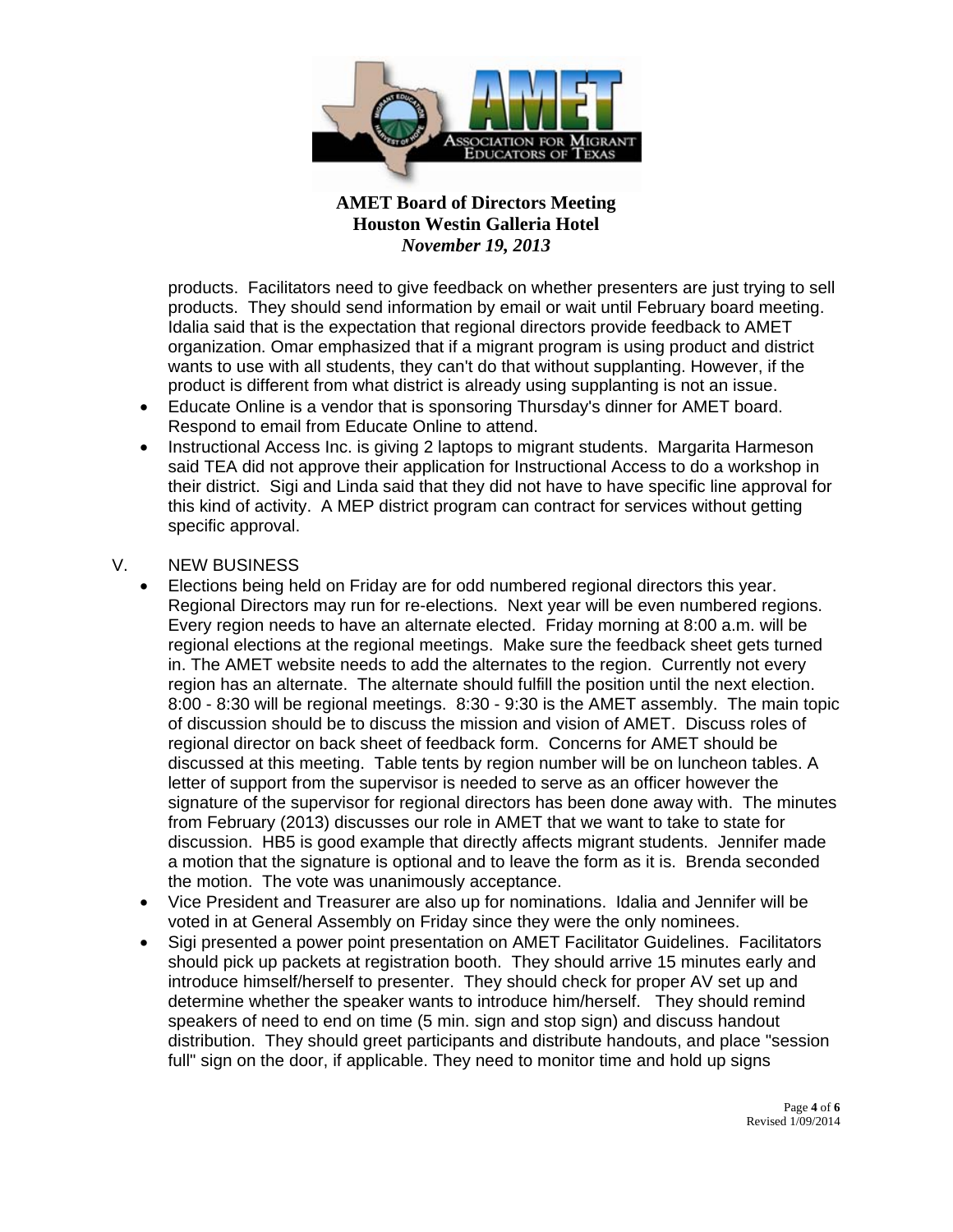

accordingly. Evaluations will be on AMET website. Volunteers are needed for the registration booth. Regional Directors traded sessions on facilitator matrix as needed.

#### VI. COMMITTEE REPORTS

- By-Laws-Tomas Yañez led directors through the AMET By-Law amendments that were made in the Executive Council meeting. Valerie has put all the updates on website. Most recently the Executive Council approved the changes to By-Laws on sections 2.01, 6.02f, 6.06, and 10.01. Tomas suggested that the directors read section 7.03 concerning duties of regional directors.
- Awards-Idalia has the conference awards to be presented at the opening ceremony.
- Scholarship-Valerie provided a Scholarship Committee Report that included a breakdown of awards. There are twelve high school awards and three college scholarships awarded of \$1,000 each.
- Scholarship applications will be available December 1 and are due every year by Feb. 15<sup>th</sup>. AMET discussed what to do with applications received every year. It was agreed that Valerie is to save auditable copies for 5 years. Valerie asked what should be done with the scholarship applications that were not selected to receive awards. There are no rules in the 501c rules about keeping them. Valerie feels that we could shred them after 5 years. It was decided that they can be shredded by Valerie. Valerie wants to find out how ESC project districts are receiving the application information. It is part of ESC requirements to assist in reviewing scholarship submissions. Omar questioned the need to have this in by-laws. Each ESC should have a process in place for dissemination of scholarship application information.
- A scholarship donation of \$3,000 was donated by Kiwanis Club of McAllen, TX. Donations are gladly accepted by the AMET organization. If anyone has ties to organizations with money to donate, get with AMET Executive Committee to see if it is acceptable to take these funds.
- Auction-Auction proceeds last year were \$2,167. Items will be accepted in the Kirby Room tonight and tomorrow at the registration table. Donors should make sure to label as door prize or auction item.
- In the conference bag there is a card with a website that you can download coupons.
- Veronica asked about the general session election. If she isn't there can she run for the Regional Director? Omar will cover that in the Friday election. Directors should wear red shirts, if they have one, on Thursday. They should also sit in front of room for opening ceremony.
- Omar pointed out that the silhouette on cover of program represents our silent kids. He thanked Luz Hinojosa and Raul Cantu for their work on it. He also thanked the Ana Llamo and the Houston conference committee for all of their hard work.